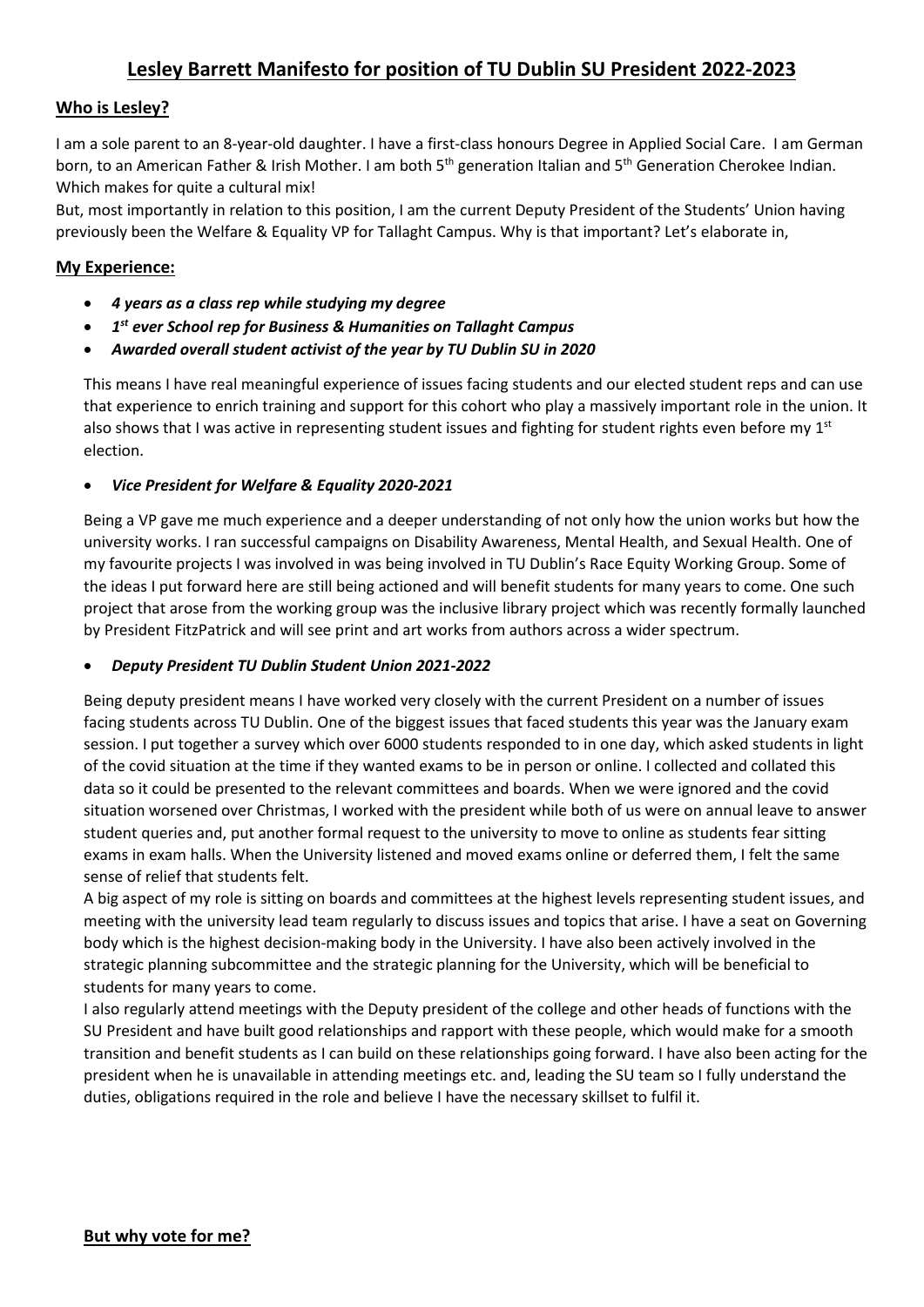You might be thinking, ok she's definitely got the skills, understanding and experience required to fulfil the role of President, but are there other reasons I should vote for her?

**Yes!** There's plenty but I'll outline just some of them here.

#### • *Engagement*

We as a union represent roughly 29k students and yet we have seen poor levels of engagement. This to a certain extent is to be expected as our Union ahs undergone massive changes in recent years. But it's not good enough. I am so passionate about not just speaking about what students want, but getting students involved and having them say what they want and need. Because of my previous union experience I am ready to hit the ground running if elected. Returning to campus in September was difficult to plan for because we had such uncertainty around Covid. Thankfully we are in a much better place in that regards now so can better plan. I plan on using the summer months to organise and train the team and plan for the year as best we can. I want everything that can be sorted by September done so officers can be on the ground with students when they start / return to college. With lots of events and activities. I want students to rekindle relationships with the union by giving them so many opportunities to see us and get involved that its difficult not to. I mentioned above about having a cultural mix, I want to see us plan events and activities both on campus and off that provide a range of opportunities and experiences for students from all cohorts. The more students we reach through events and activities, the more students will know the union and engage with us in the other areas of work we do. It is this engagement that is so important to make sure students and their needs are really at the forefront of everything we do.

#### • *Developing Partnership with TU Dublin*

This is really important for students. We are an independent autonomous body from the university and yes there are many times we have to raise issues and disagree with them. That's not likely to ever change given the nature of what a union is there for. However, it is in the best interest of students that we continue work on building partnerships with the university. In simple terms, its no use us having a seat at the table if we're not listened to when we're there. By working to secure a relationship of mutual respect and parity of esteem, something I have started work on with the president this year, it increases our opportunities to raise issues and more importantly to be heard. As my nanny would have said "You catch more flies with honey than vinegar".

#### • *TU Dublin Student Union Development*

As a Students' Union we represent almost 29 thousand students from over 200 countries across multiple disciplines and campuses. We must strive to adapt the Students' Union to ensure it is representing all our members. This year we will conducted a review of the constitution. Some very good changes were suggested in areas of the constitution. However, I spoke against it being put to referendum because a big change suggested was to the elected officer structure. I could not wholeheartedly stand over such a large suggested change when this had not been brought to us by students in the first instance or, had significant numbers of students involved in the consultation process.

As a union fully operational under one funding stream 2021-2022 is our first year in operation on the ground. I felt strongly that the changes to the structures that were put forward were being done so hastily, based on operations during Covid (online) and that there had not been significant student involvement to stand over such a big change. It is imperative that students are not just involved in any such major change to their union but that they are leading these changes. If elected I plan to continue the work of the constitutional working group by expanding its membership and reviewing the processes required to bring forward major changes. As mentioned above I believe by increasing involvement and participation from more student cohorts we can then conduct a variety of focus groups, surveys and student forums to listen to what changes our students want to see in the officer structure. Let me be very clear, I am not against change, change is important for any organisation to survive and adapt, however this change must be brought about by student needs and wants, not what we assume to be needed or wanted.